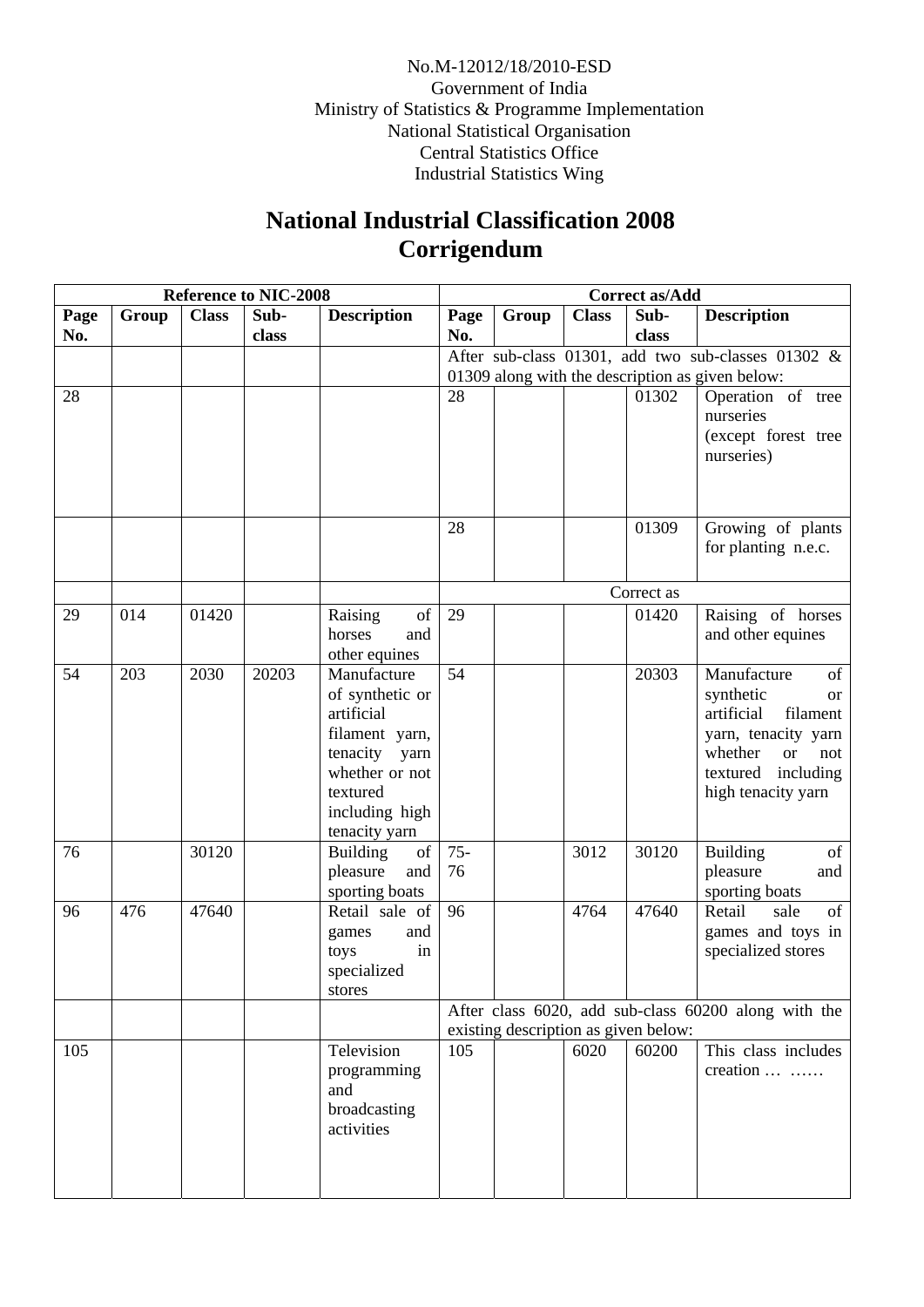| <b>Reference to NIC-2008</b> |       |              |       | <b>Correct as/Add</b> |              |       |              |            |                                                          |
|------------------------------|-------|--------------|-------|-----------------------|--------------|-------|--------------|------------|----------------------------------------------------------|
| age                          | Group | <b>Class</b> | Sub-  | <b>Description</b>    | Page         | Group | <b>Class</b> | Sub-       | <b>Description</b>                                       |
| No.                          |       |              | class |                       | No.          |       |              | class      |                                                          |
|                              |       |              |       |                       | Corrected as |       |              |            |                                                          |
| 106                          | 6202  |              |       | Computer              | 106          |       | 6202         |            | Computer                                                 |
|                              |       |              |       | consultancy           |              |       |              |            | consultancy<br>and                                       |
|                              |       |              |       | and computer          |              |       |              |            | computer facilities                                      |
|                              |       |              |       | facilities            |              |       |              |            | management                                               |
|                              |       |              |       | management            |              |       |              |            | activities                                               |
|                              |       |              |       | activities            |              |       |              |            |                                                          |
|                              |       |              |       |                       |              |       |              |            | In division 65, add group 651 along with the description |
|                              |       |              |       |                       |              |       |              |            | given below as per the procedure followed in the book:   |
| 109                          |       |              |       |                       | 109          | 651   |              |            | Insurance                                                |
|                              |       |              |       |                       |              |       |              | Correct as |                                                          |
| 109                          |       |              | 65020 | Reinsurance           | 109          |       |              | 65200      | Reinsurance                                              |
| 117                          |       | 81100        |       | Combined              | 117          |       |              | 81100      | Combined facilities                                      |
|                              |       |              |       | facilities            |              |       |              |            | support activities                                       |
|                              |       |              |       | support               |              |       |              |            |                                                          |
|                              |       |              |       | activities            |              |       |              |            |                                                          |
| 119                          |       |              | 88230 | order<br>Public       | 119          |       |              | 84230      | Public<br>order<br>and                                   |
|                              |       |              |       | and<br>safety         |              |       |              |            | safety activities                                        |
|                              |       |              |       | activities            |              |       |              |            |                                                          |
| 126                          |       |              |       | Other personal        | 126          | 960   |              |            | Other<br>personal                                        |
|                              |       |              |       | service               |              |       |              |            | service activities                                       |
|                              |       |              |       | activities            |              |       |              |            |                                                          |
| 126                          |       |              | 96903 | shiners,<br>Shoe      | 126          |       |              | 96093      | Shoe<br>shiners,                                         |
|                              |       |              |       | porters, valet        |              |       |              |            | porters, valet car                                       |
|                              |       |              |       | parkers<br>car        |              |       |              |            | parkers etc.                                             |
|                              |       |              |       | etc.                  |              |       |              |            |                                                          |
| 126                          |       |              | 96904 | Coin-operated         | 126          |       |              | 96094      | Coin-operated                                            |
|                              |       |              |       | personal              |              |       |              |            | personal<br>service                                      |
|                              |       |              |       | service               |              |       |              |            | machines such as                                         |
|                              |       |              |       | machines such         |              |       |              |            | booths,<br>photo                                         |
|                              |       |              |       | photo<br><b>as</b>    |              |       |              |            | weighing machines,                                       |
|                              |       |              |       | booths,               |              |       |              |            | blood<br>pressure                                        |
|                              |       |              |       | weighing              |              |       |              |            | checking machines                                        |
|                              |       |              |       | machines,             |              |       |              |            | etc.                                                     |
|                              |       |              |       | blood pressure        |              |       |              |            |                                                          |
|                              |       |              |       | checking              |              |       |              |            |                                                          |
|                              |       |              |       | machines etc.         |              |       |              |            |                                                          |